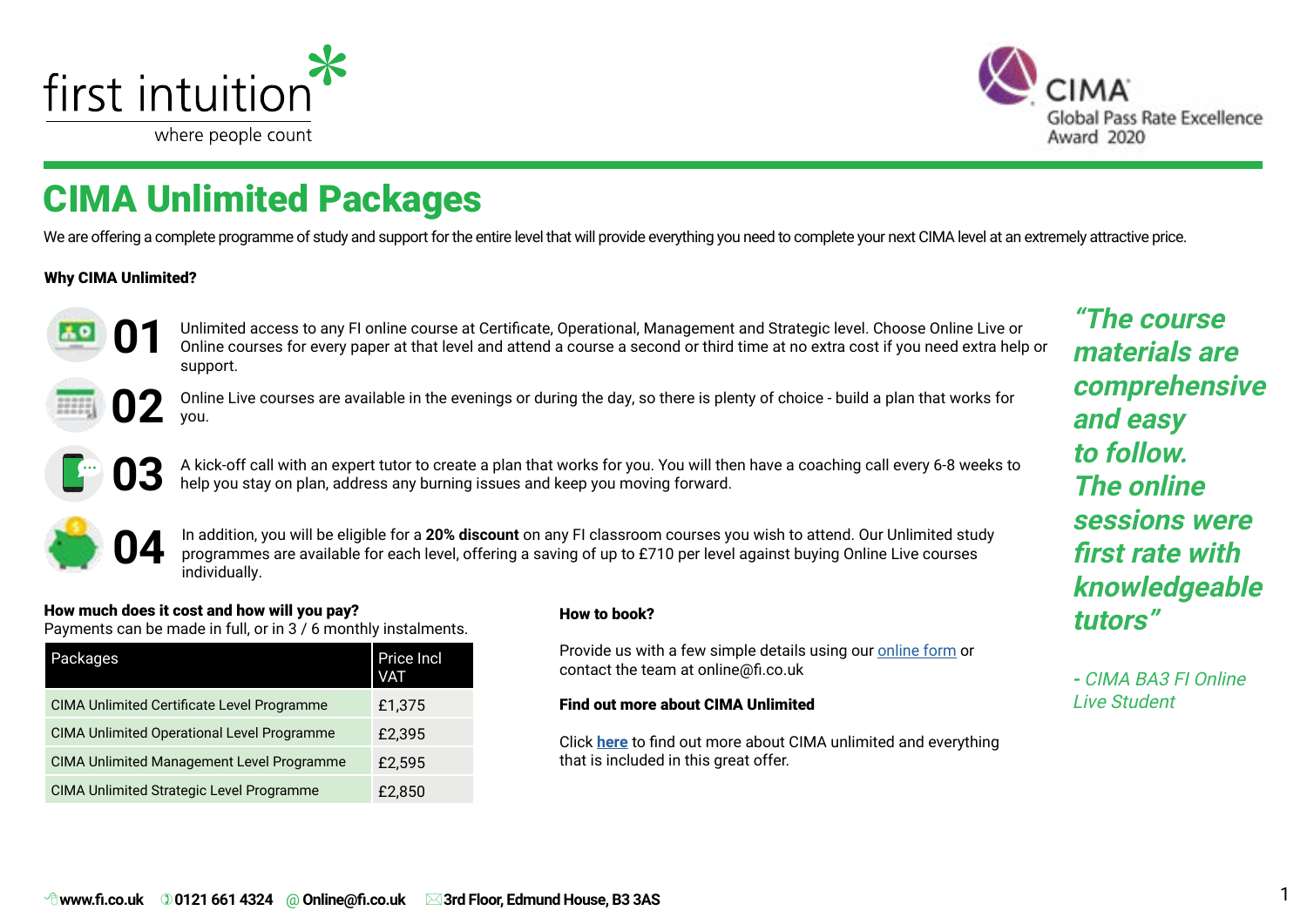<span id="page-1-0"></span>



# FI Online - Flexible online study that you control

FI Online is our flexible online learning course that gives you complete control over your studies, with all the support of FI tutors.

#### **Course prices**

| Level                    | <b>Study Time</b> | <b>Objective Test Courses<br/>Price (Incl VAT)</b> | <b>Case Study Courses<br/>Price (Incl VAT)</b> |
|--------------------------|-------------------|----------------------------------------------------|------------------------------------------------|
| <b>Certificate Level</b> | Study anytime     | £295                                               | n/a                                            |
| <b>Operational Level</b> | Study anytime     | £395                                               | £750                                           |
| <b>Management Level</b>  | Study anytime     | £415                                               | £850                                           |
| <b>Strategic Level</b>   | Study anytime     | £450                                               | £950                                           |

#### **What's included**

- A named tutor with direct contact details for every course M
- Over 10 hours of pre-recorded lectures (all recorded by our expert tutors)
- Extensive question practice and feedback
- The same great course notes and question banks that our classroom students IV receive, delivered to your door

### **What our students say about us**

### \*\*\*\*\*

"The course is excellent, instructive, and has deepened my knowledge of accounting in business."

 **Arron Groombridge, CIMA BA1 FI Online**

### \*\*\*\*\*

"Highly recommend. Fantastic, the materials are really useful and the support available is fantastic, I have used FI for the Operational and Management level and will use again for the Strategic."

**Michele Brewis, CIMA E2 FI Online**

### \*\*\*\*\*

"Very prompt service, I received my online course invitation via email very quickly and the course notes followed shortly after a few days later by courier. The courses are broken up into manageable sections and regular question banks that work well for me. Now that I have passed my Operational level I have now signed up for my first two CIMA Management modules with First Intuition also."

**Karen Smith, CIMA P1 FI Online**

"Love the online FI Anytime courses can study around work. However, comfort of being able to speak with a tutor if required. Excellent!!"  **Phillip Toye, CIMA P1 FI Online**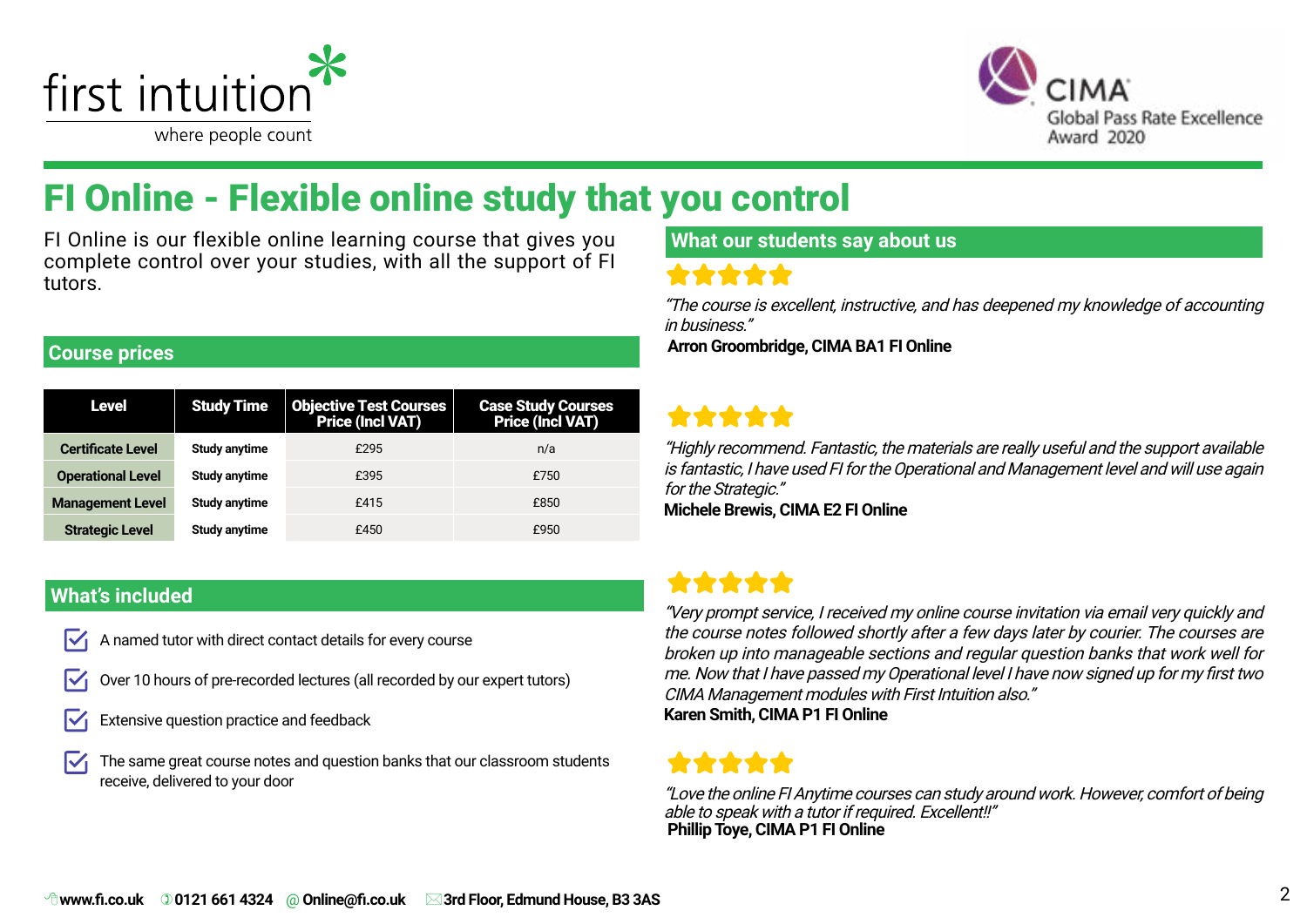

# CIMA Certificate Level **course dates & prices**

| Paper no        | Paper Name                                              | Course type              | Day 1                         | Day 2                         | Day 3           | Day 4           | Prices Incl VAT |  |  |
|-----------------|---------------------------------------------------------|--------------------------|-------------------------------|-------------------------------|-----------------|-----------------|-----------------|--|--|
| BA <sub>1</sub> | <b>Fundamentals of Business Economics</b>               | FI Online                |                               | Available for immediate start |                 |                 |                 |  |  |
| BA <sub>2</sub> | <b>Fundamentals of Management Accounting</b>            | FI Online Live - morning | 05-Jul & 07-Jul               | 12-Jul & 14-Jul               | 19-Jul & 21-Jul | 26-Jul & 28-Jul | £495            |  |  |
|                 |                                                         | FI Online Live - weekday | 09-Dec                        | 12-Dec                        | 13-Dec          | 14-Dec          | £495            |  |  |
|                 |                                                         | FI Online                | Available for immediate start | £295                          |                 |                 |                 |  |  |
| BA <sub>3</sub> | <b>Fundamentals of Financial Accounting</b>             | FI Online Live - morning | 03-Oct & 05-Oct               | 10-0ct & 12-0ct               | 17-0ct & 19-0ct | 24-Oct & 26-Oct | £495            |  |  |
|                 |                                                         | FI Online                | Available for immediate start | £295                          |                 |                 |                 |  |  |
| BA4             | Fundamentals of Ethics & Corporate Governance FI Online |                          | Available for immediate start |                               |                 |                 | £295            |  |  |

#### Course times

| <b>Study Method</b>        | Time        |
|----------------------------|-------------|
| FI Online Live - weekend   | 09:30-16:15 |
| FI Online Live - morning   | 09:30-12:30 |
| FI Online Live - afternoon | 13:30-16:30 |
| FI Online Live - weekday   | 09:30-16:15 |
| FI Online Live - evening   | 18:00-20:45 |

**Can't see your course listed?** FI Online courses are available for every paper and offer complete control over your studies. [See page 2](#page-1-0) for more details.

CIMA Certificate Level Unlimited Packages: [See page 1](#page-0-0)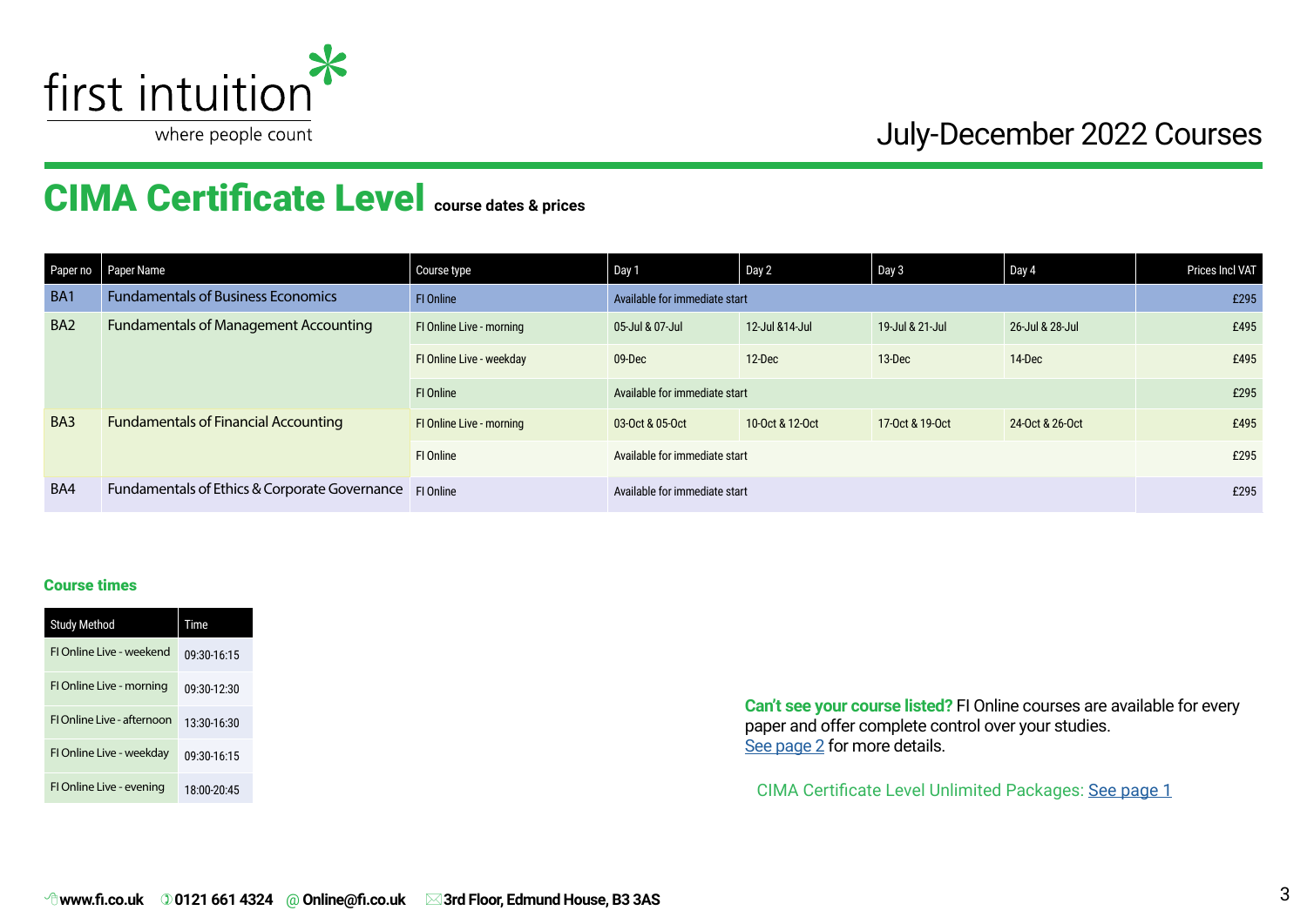

# CIMA Operational Level **course dates & prices**

|           | Paper no Paper name                 | Course type                     | Day 1           | Day 2           | Day 3           | $\vert$ Day 4   | Prices Incl VAT |
|-----------|-------------------------------------|---------------------------------|-----------------|-----------------|-----------------|-----------------|-----------------|
| E1        | Managing Finance in a Digital World | <b>FI Online Live - morning</b> | 01-Aug & 03-Aug | 08-Aug & 10-Aug | 15-Aug & 17-Aug |                 | £725            |
|           |                                     | FI Online Live - weekday        | 02-Dec          | 09-Dec          | 12-Dec          |                 | £725            |
|           |                                     | FI Online Live - weekend        | <b>20-Aug</b>   | 03-Sep          | 10-Sep          |                 | £725            |
| F1        | <b>Financial Reporting</b>          | FI Online Live - morning        | 11-Oct & 13-Oct | 18-Oct & 20-Oct | 25-Oct & 27-Oct |                 | £725            |
|           |                                     | FI Online Live - evening        | 18-Jul & 20-Jul | 25-Jul & 27-Jul | 08-Aug & 10-Aug |                 | £725            |
|           |                                     | FI Online Live - weekend        | 12-Nov          | 19-Nov          | 26-Nov          |                 | £725            |
| <b>P1</b> | <b>Management Accounting</b>        | <b>FI Online Live - morning</b> | 01-Nov & 03-Nov | 08-Nov & 10-Nov | 15-Nov & 17-Nov | 29-Nov & 01-Dec | £725            |
|           |                                     | FI Online Live - evening        | 04-Oct & 06-Oct | 11-0ct & 13-0ct | 18-Oct & 20-Oct | 01-Nov & 03-Nov | £725            |

#### Course times

| <b>Study Method</b>        | <b>Time</b> |
|----------------------------|-------------|
| FLOnline Live - weekend    | 09:30-16:15 |
| FI Online Live - morning   | 09:30-12:30 |
| El Online Live - afternoon | 13:30-16:30 |
| FI Online Live - weekday   | 09:30-16:15 |
| FI Online Live - evening   | 18:00-20:45 |

**Can't see your course listed?** FI Online courses are available for every paper and offer complete control over your studies. [See page 2](#page-1-0) for more details.

CIMA Operational Level Unlimited Packages: [See page](#page-0-0) 1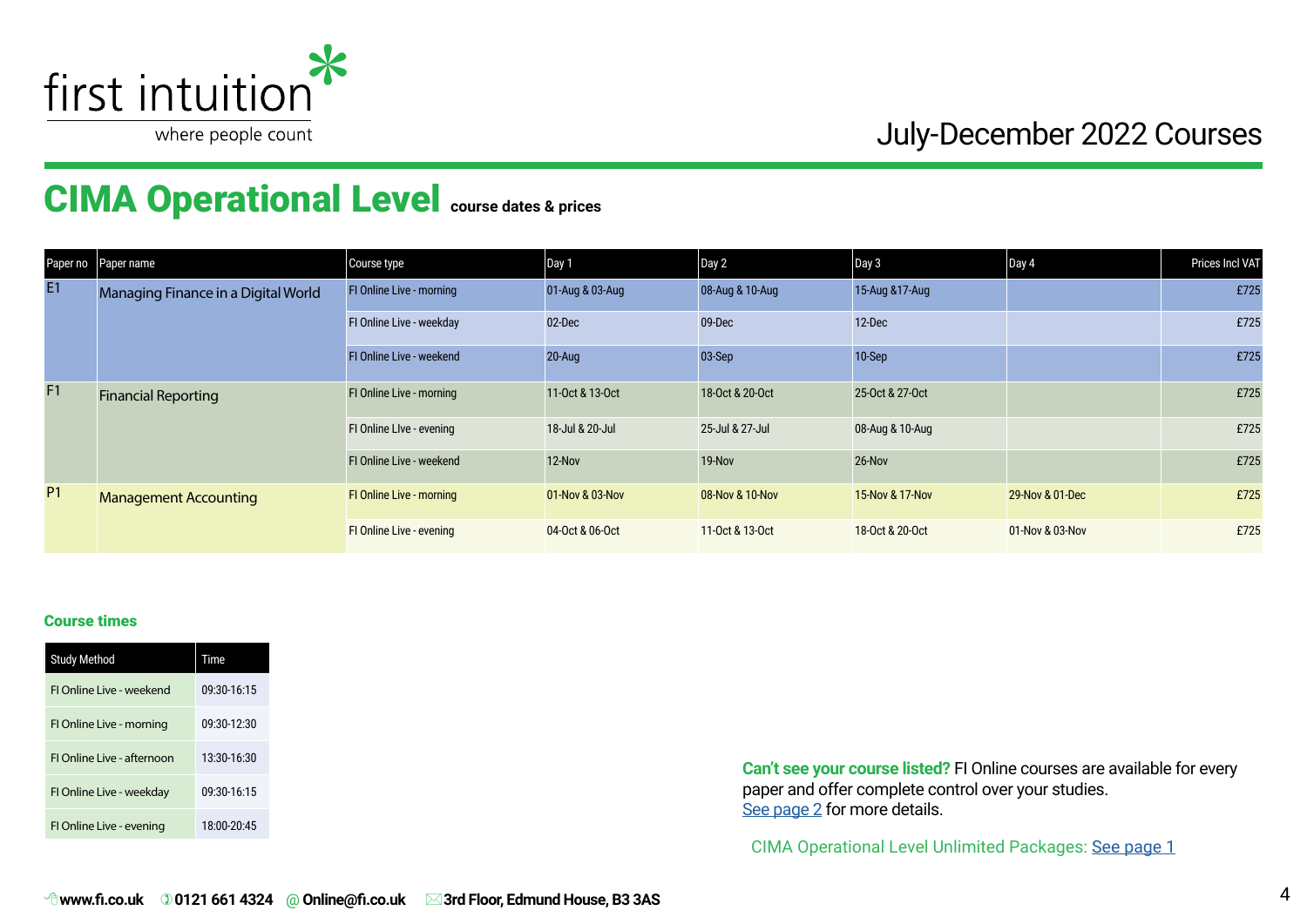

# CIMA Operational Case Study **course dates & prices**

|            |                                                                          |           |        | Dav <sup>1</sup> | $\mathsf{Dav} \cdot$ |            | Dav (  | <b>Prices Incl VAT</b> |
|------------|--------------------------------------------------------------------------|-----------|--------|------------------|----------------------|------------|--------|------------------------|
| <b>OCS</b> | Operational Case Study Aug 2022 Exam FI Online Live -weekday integrated  | $04$ -Jul | 06-Jul | 11-Jul           | $20 -$ Jul           | $26 -$ Jul | 03-Aug | £995                   |
| <b>OCS</b> | Operational Case Study Nov 2022 Exam FI Online Live - weekday integrated | 03-Oct    | 05-Oct | 10-0ct           | 19-0 <sub>ct</sub>   | 26-Oct     | 02-Nov | £995                   |

|            |                                                               |                          | $ $ Day 1                      | $ $ Day 2  | $\vert$ Day 3 | <b>Prices Incl VAT</b>     |
|------------|---------------------------------------------------------------|--------------------------|--------------------------------|------------|---------------|----------------------------|
| <b>OCS</b> | Operational Case Study Aug 2022 Exam FI Online Live - weekend |                          | $09 -$ Jul                     | $10 -$ Jul |               | £995                       |
|            |                                                               | FI Online                | Available to start at any time |            |               | £750                       |
|            | <b>Mock Exam Debrief</b>                                      | FI Online Live - evening | $20 -$ Jul                     | $27 -$ Jul | 03-Aug        | *Included with all courses |
| <b>OCS</b> | Operational Case Study Nov 2022 Exam FI Online Live - weekend |                          | 8-Oct                          | 9-Oct      |               | £995                       |
|            |                                                               | FI Online                | Available to start at any time |            |               | £750                       |
|            | <b>Mock Exam Debrief</b>                                      | FI Online Live - evening | $19-0ct$                       | 26-Oct     | $02$ -Nov     | *Included with all courses |

**\*included with Online live weekend and FI Online only**

#### Course times

| <b>Study Method</b>        | Time        |
|----------------------------|-------------|
| FI Online Live - weekend   | 09:30-16:15 |
| FI Online Live - morning   | 09:30-12:30 |
| FI Online Live - afternoon | 13:30-16:30 |
| FI Online Live - weekday   | 09:30-16:15 |
| FI Online Live - evening   | 18:00-20:45 |

**Can't see your course listed?** FI Online courses are available for every paper and offer complete control over your studies. See page 2 for more details.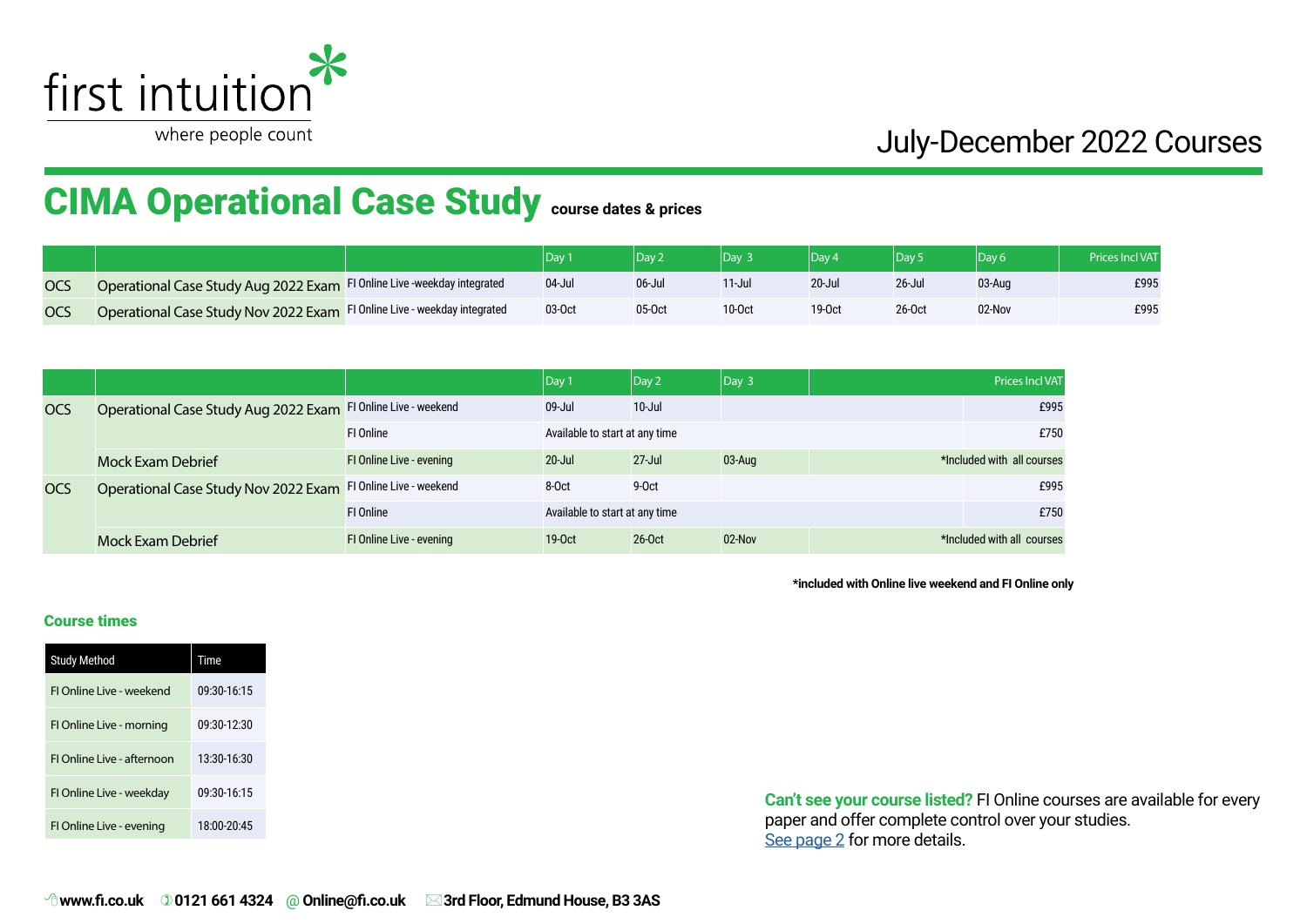

# CIMA Management Level **course dates & prices**

| Paper no       | Paper name                            | Course type                       | Day 1           | Day 2           | Day 3           | $\vert$ Day 4   | Prices Incl VAT |
|----------------|---------------------------------------|-----------------------------------|-----------------|-----------------|-----------------|-----------------|-----------------|
| E2             | <b>Managing Performance</b>           | FI Online Live - morning          | 11-Oct & 13-Oct | 17-0ct & 19-0ct | 24-Oct & 26-Oct |                 | £795            |
|                |                                       | FI Online Live - weekday          | 02-Sep          | 07-Sep          | 08-Sep          |                 | £795            |
|                |                                       | FI Online Live - weekend          | 03-Sep          | 10-Sep          | 17-Sep          |                 | £795            |
| F <sub>2</sub> | <b>Advanced Financial Reporting</b>   | FI Online Live - morning          | 04-Jul & 06-Jul | 11-Jul & 13-Jul | 18-Jul & 20-Jul | 25-Jul & 27-Jul | £795            |
|                |                                       | FI Online Live - weekday          | 04-Aug          | 05-Aug          | 08-Aug          | 09-Aug          | £795            |
|                |                                       | FI Online Live - weekday          | 28-Nov          | 29-Nov          | 12-Dec          | 13-Dec          | £795            |
|                |                                       | FI Online Live - weekend          | 05-Nov          | 12-Nov          | 19-Nov          | 03-Dec          | £795            |
|                |                                       | FI Online Live - evening          | 12-Jul & 14-Jul | 19-Jul & 21-Jul | 02-Aug & 04-Aug | 09-Aug & 11-Aug | £795            |
| <b>P2</b>      | <b>Advanced Management Accounting</b> | <b>FI Online Live - afternoon</b> | 01-Nov & 03-Nov | 08-Nov & 10-Nov | 15-Nov & 17-Nov | 29-Nov & 01-Dec | £795            |
|                |                                       | FI Online Live - evening          | 10-Oct & 12-Oct | 17-Oct & 19-Oct | 01-Nov & 03-Nov | 08-Nov & 10-Nov | £795            |

#### Course times

| <b>Study Method</b>        | Time        |
|----------------------------|-------------|
| FI Online Live - weekend   | 09:30-16:15 |
| FI Online Live - morning   | 09:30-12:30 |
| El Online Live - afternoon | 13:30-16:30 |
| FI Online Live - weekday   | 09:30-16:15 |
| FI Online Live - evening   | 18:00-20:45 |

**Can't see your course listed?** FI Online courses are available for every paper and offer complete control over your studies. [See page 2](#page-1-0) for more details.

CIMA Management Level Unlimited Packages: [See page 1](#page-0-0)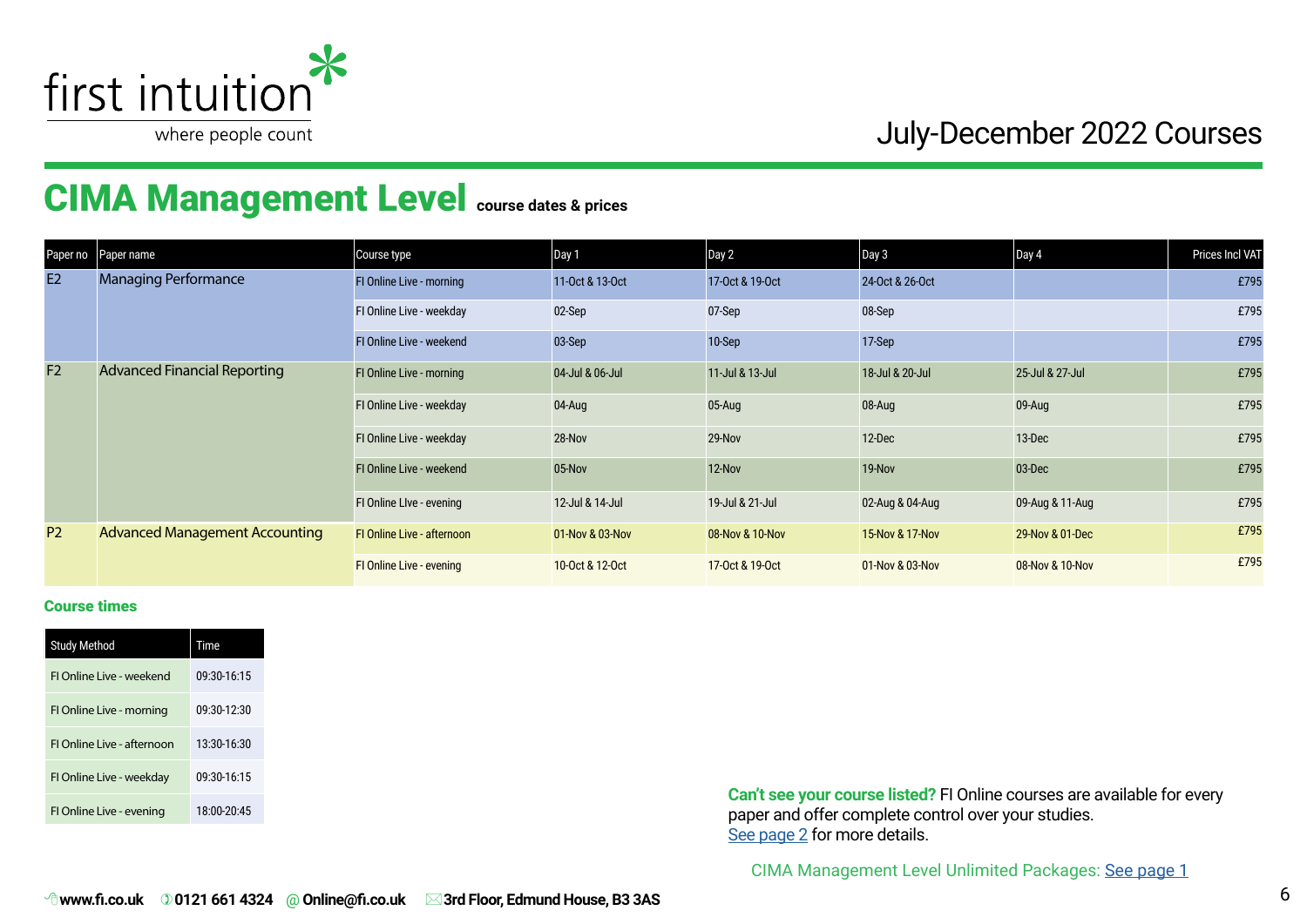

# CIMA Management Case Study **course dates & prices**

|            |                                                                         | Day       |            |        | Dav <sup>1</sup> | Dav <sup>1</sup> |        |        |
|------------|-------------------------------------------------------------------------|-----------|------------|--------|------------------|------------------|--------|--------|
| <b>MCS</b> | Management Case Study Aug 2022 Exam FI Online Live - weekday integrated | $12$ -Jul | $14$ -Jul  | 19-Jul | 22-Jul           | $27 -$ Jul       | 03-Aua | £1,095 |
| <b>MCS</b> | Management Case Study Nov 2022 Exam FI Online Live - weekday integrated | 12-0ct    | $18 - Oct$ | 19-0ct | 27-0ct           | 01-Nov           | 04-Nov | £1,095 |

|            |                                                              |                                 | $\vert$ Day 1                  | Day 2      | $ $ Day 3 |  | Prices Incl VAT            |
|------------|--------------------------------------------------------------|---------------------------------|--------------------------------|------------|-----------|--|----------------------------|
| <b>MCS</b> | Management Case Study Aug 2022 Exam FI Online Live - weekend |                                 | $16 -$ Jul                     | $17 -$ Jul |           |  | £1,095                     |
|            |                                                              | <b>FI Online</b>                | Available to start at any time |            |           |  | £850                       |
|            | <b>Mock Exam Debrief</b>                                     | <b>FI Online Live - evening</b> | $28 -$ Jul                     | 04-Aug     | $11-Auq$  |  | *Included with all courses |
| <b>MCS</b> | Management Case Study Nov 2022 Exam FI Online Live - weekend |                                 | $15-0ct$                       | $16-0ct$   |           |  | £1,095                     |
|            |                                                              | <b>FI Online</b>                | Available to start at any time |            |           |  | £850                       |
|            | <b>Mock Exam Debrief</b>                                     | FI Online Live - evening        | $26 - Oct$                     | 03-Nov     | 10-Nov    |  | *Included with all courses |

**\*included with Online live weekend and FI Online only**

#### Course times

| <b>Study Method</b>        | <b>Time</b> |
|----------------------------|-------------|
| FLOnline Live - weekend    | 09:30-16:15 |
| FI Online Live - morning   | 09:30-12:30 |
| El Online Live - afternoon | 13:30-16:30 |
| FI Online Live - weekday   | 09:30-16:15 |
| FI Online Live - evening   | 18:00-20:45 |

**Can't see your course listed?** FI Online courses are available for every paper and offer complete control over your studies. [See page 2](#page-1-0) for more details.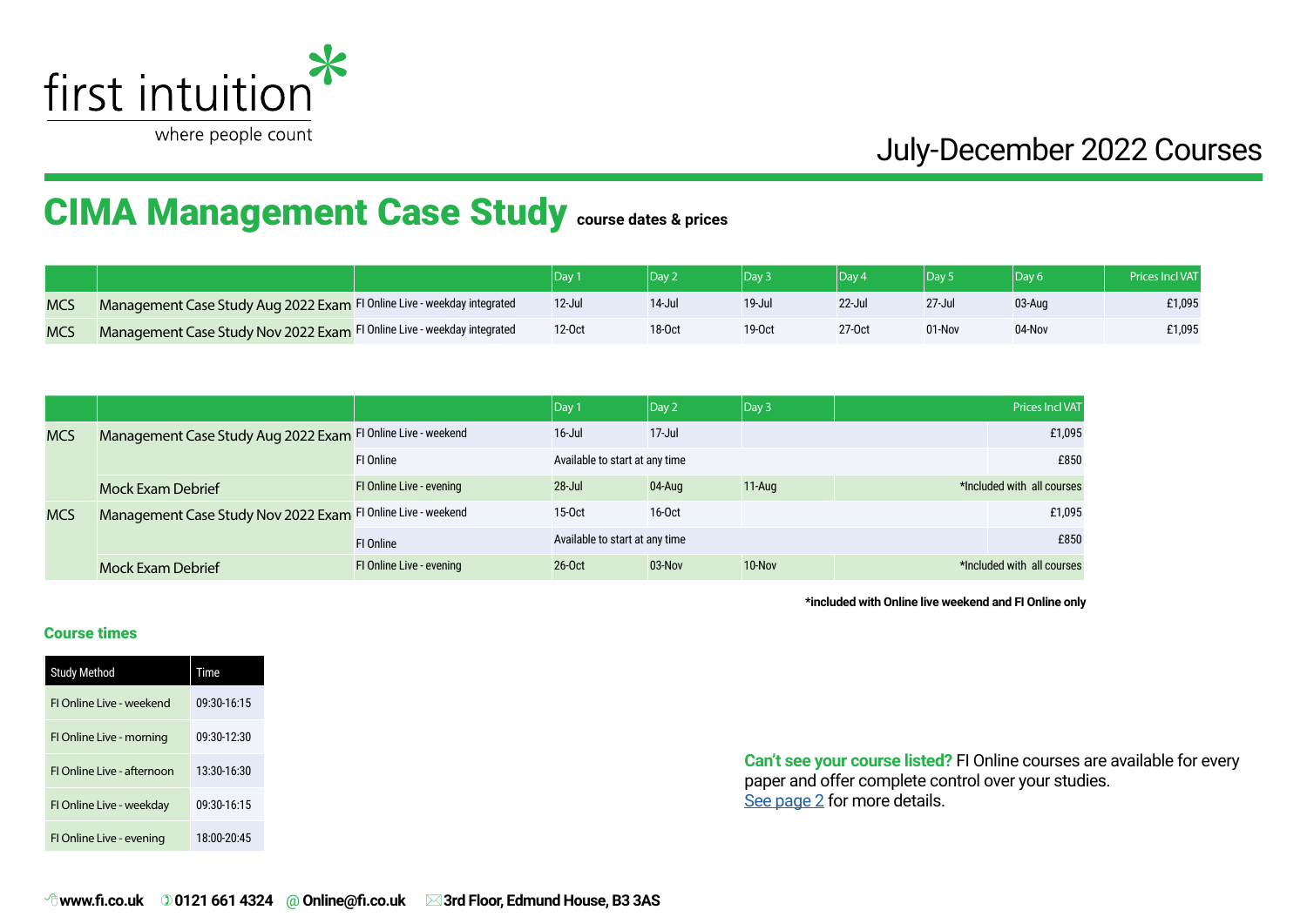

# CIMA Strategic Level **course dates & prices**

| Paper no       | Paper name                  | Course type                     | Day 1           | Day 2           | Day 3           | Day 4           | <b>Prices Incl VAT</b> |
|----------------|-----------------------------|---------------------------------|-----------------|-----------------|-----------------|-----------------|------------------------|
| E <sub>3</sub> | <b>Strategic Management</b> | FI Online Live - weekend        | $03-Sep$        | 10-Sep          | 17-Sep          |                 | £850                   |
| F <sub>3</sub> | <b>Financial Strategy</b>   | FI Online Live - morning        | 05-Oct & 07-Oct | 12-Oct & 14-Oct | 17-0ct & 19-0ct | 24-0ct & 26-0ct | £850                   |
|                |                             | FI Online Live - weekend        | 05-Nov          | 12-Nov          | 26-Nov          | 03-Dec          | £850                   |
|                |                             | FI Online Live - evening        | 11-Jul & 13-Jul | 18-Jul & 20-Jul | 25-Jul & 27-Jul | 01-Aug & 03-Aug | £850                   |
| P <sub>3</sub> | <b>Risk Management</b>      | <b>FI Online Live - morning</b> | 12-Jul & 14-Jul | 19-Jul & 21-Jul | 26-Jul & 28-Jul |                 | £850                   |
|                |                             | <b>FI Online Live - evening</b> | 18-Oct & 20-Oct | 01-Nov & 03-Nov | 08-Nov & 10-Nov |                 | £850                   |

#### Course times

| <b>Study Method</b>        | Time        |
|----------------------------|-------------|
| FLOnline Live - weekend    | 09:30-16:15 |
| FI Online Live - morning   | 09:30-12:30 |
| FI Online Live - afternoon | 13:30-16:30 |
| FI Online Live - weekday   | 09:30-16:15 |
| FI Online Live - evening   | 18:00-20:45 |

**Can't see your course listed?** FI Online courses are available for every paper and offer complete control over your studies. [See page 2](#page-1-0) for more details.

CIMA Strategic Level Unlimited Packages: [See page](#page-0-0) 1